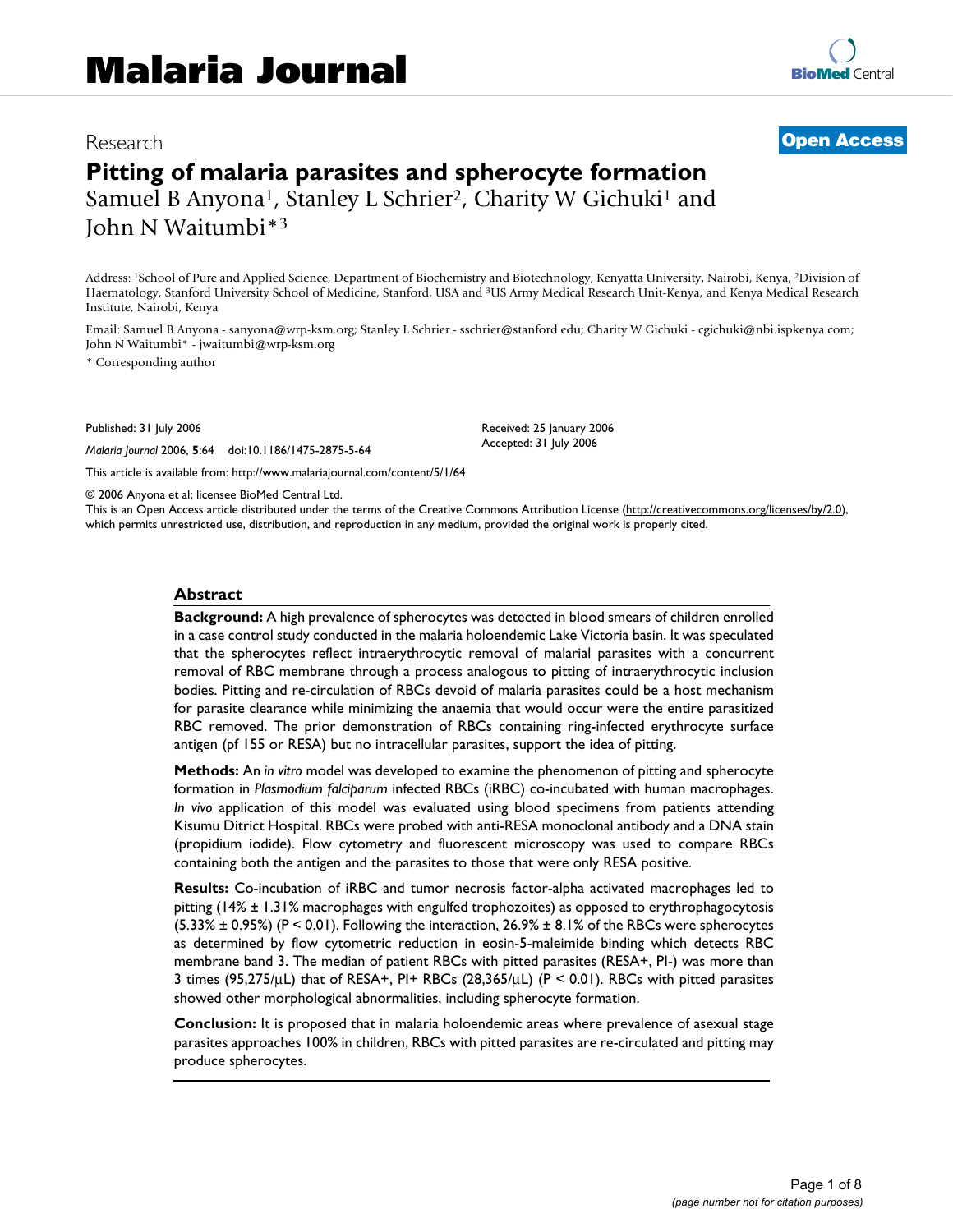### **Background**

In the malaria holoendemic area of Lake Victoria basin, the estimated inoculation rate averages one infective bite daily and, as a consequence, prevalence rates of asexual stage malaria parasites in children is almost 100% [1]. The persistent parasitaemia induces profound haematological abnormalities that include anaemia, platelet depletion, cytoadherence of infected red cells, leukocytic stimulation by released parasite antigens, induction of cytokines and splenomegaly, among others [2]. In an attempt to contain these haematological aberrations, the macrophages of reticulo-endothelial system (RES) embark on clearance of parasites through mechanisms that are still not very clear [[3\]](#page-6-0).

Animal experiments conducted in late 60s suggested that the spleen can remove intraerythrocytic parasites while leaving the host erythrocyte intact, a process referred to as 'pitting' [4,5]. This process is analogous to splenic removal of intraerythrocytic inclusion particles such as Heinz and Howell-Jolly bodies [4,5]. Further evidence of pitting in patients with *Plasmodium falciparum* malaria [[3,](#page-6-0)6] has recently come from demonstration of circulating RBCs containing abundant ring-infected erythrocyte surface antigen (pf 155 or RESA) but no intracellular parasites [[3](#page-6-0),6]. More recently, it has been demonstrated that, because of the rigidity that is associated with infected RBCs, trophozoites may be pitted out of infected erythrocyte by the shear pressure of the tight spleen capillary bed [7]. Whether by action of macrophages or capillary bed pressure, the product of pitting is creation of surface area depleted RBCs [8] that are free of parasites. Such RBCs are referred to as spherocytes, a term that indicate cells that are spheroidal (less disc like) than normal RBCs. Depending on proportion of RBC membrane that has been lost, spherocytes can have normal sizes or smaller in which case they are referred to as microspherocytes.

The growth of *P. falciparum* in the RBC leads to membrane insertion of parasite antigens such as RESA and *P. falciparum* erythrocyte membrane protein-1 (Pf EMP-1), and also induces profound modifications to the erythrocyte integral membrane proteins such as Band 3, which then becomes the sites for deposition of immunoglobulins or complement [9]. All these alterations of RBC surface are signals to macrophage attack and destroy these RBCs by erythrophagocytosis or perhaps lysis. Certainly the removal of large numbers of infected RBCs (iRBCs) and modified non-infected RBC is one of the mechanisms that contribute to development of malaria anaemia in children living in conditions of intense malaria transmission [10- [12\]](#page-7-0). A competing mechanism of parasite clearance through the process of pitting with RBC salvage has been suggested as a host mechanism of attenuating anaemia

[6]. The trigger mechanisms for RBC salvage as opposed to destruction are unknown.

This paper reports on high prevalence of spherocytes in children that are constantly exposed to malaria and provides evidence that this may be caused by pitting of malaria parasites. An *in vitro* model system of studying the process of pitting in an environment that is devoid of host factors is also described. This model may provide a method of identifying RBC membrane changes that trigger macrophages to engage iRBCs and, thereby, initiate the pitting process. The *in vivo* relevance of this model was evaluated using blood specimens from patients attending Kisumu Ditrict Hospital.

## **Methods**

#### *Patients samples*

Giemsa-stained thin blood smears were made from patients enrolled in a case control study whose details have been described earlier [11[,12](#page-7-0)]. Briefly, the case control study comprised three groups: cases of severe malarial anaemia (SA) defined as children with asexual *P. falciparum* parasitaemia and a haemoglobin level of ≤ 5 g/dL, and two controls, a symptomatic control (SC) and asymptomatic control (AC), each matched by age and gender to a case. SC were children with asexual *P. falciparum* parasitaemia and haemoglobin greater than 5 g/dL. AC were healthy children recruited from the same village as the cases. From each group, 25 thin blood films were examined by microscopy for abnormal RBC morphology. The haematologist slide's examiner had no prior information on the clinical status of the children. Blood specimens were also obtained from another group of 25 patients who were recruited in a case control study at Kisumu Ditrict Hospital. In this study, cases as defined above were matched with symptomatic controls of similar age and gender ( $\pm$  2 months). In both studies, the protocols were approved by the Ethical Review Committee of the Kenya Medical Research Institute (KEMRI).

#### *Culture and synchronization of parasites*

A laboratory strain of *P. falciparum*, NF54, was cultured in normal O+ RBC from healthy donors and maintained *in vitro* using continuous culture conditions [13]. Parasites at an initial parasitaemia of 2% were enriched for ring stages using D-sorbitol [14]. Briefly, 6 mLs of culture at 2% parasitaemia of mainly young rings (10–12 h post invasion) were spun at 600 *g* and the pellet re-suspended in 6 mL 5% D-sorbitol. After 10 min incubation at room temperature, the cells were washed twice in malaria culture medium, diluted to 5% haematocrit and cultured as described above. This treatment was repeated every 48 hours until all the parasites were at ring stage as confirmed by microscopy. At 8% trophozoite parasitaemia, the iRBC were harvested by Percoll gradient purification method.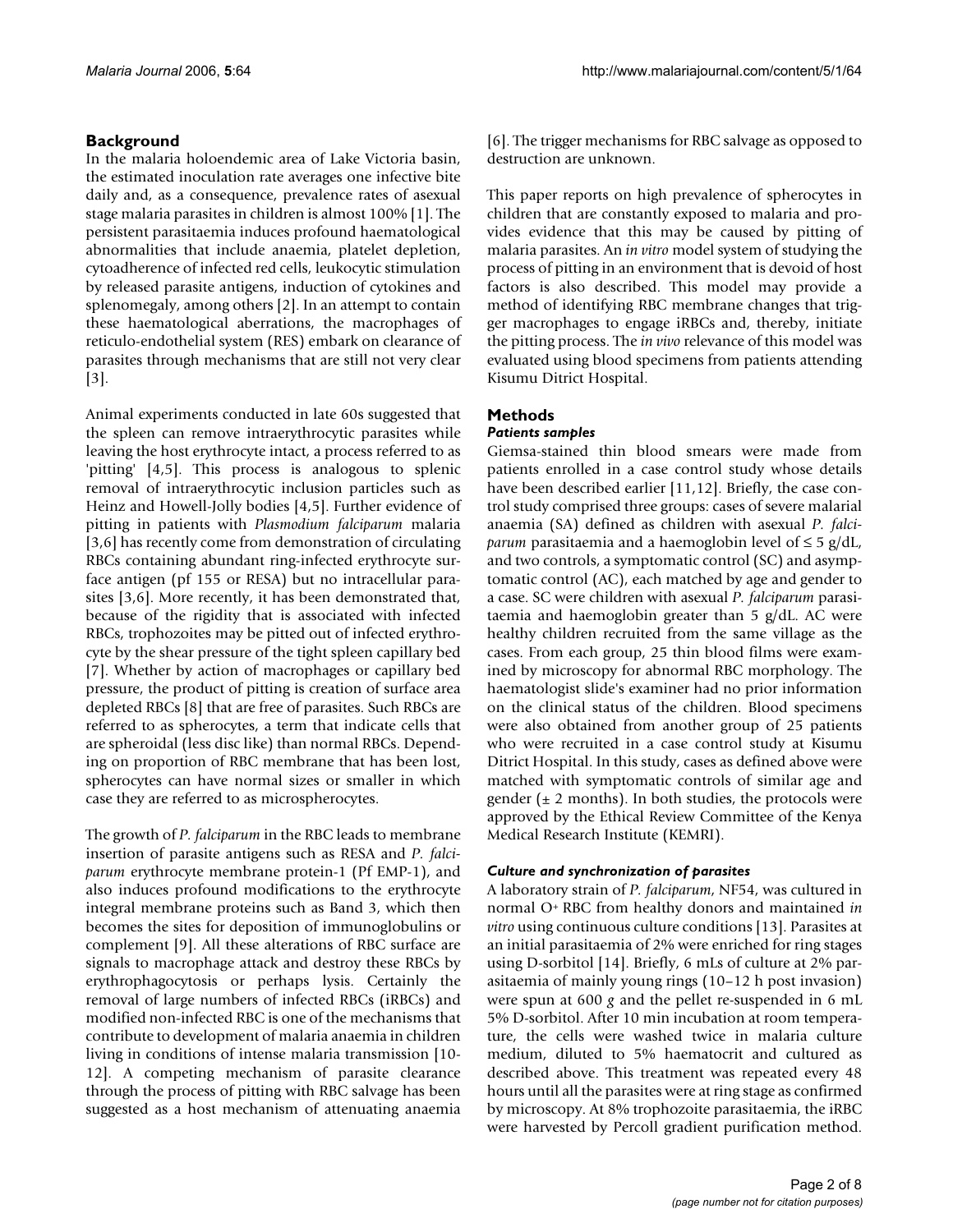Briefly, Percoll gradients were prepared by adding 10 mL of 90% Percoll to the bottom of a 45 mL Oakridge tube. Subsequent 5 mL layers of the 80%, 70% and 40% gradients were added consecutively. Parasites were suspended in 5 mL of RPMI 1640 and layered on top of the 40% gradient. This preparation was centrifuged in a SS34 fixed angle rotor (RC-5C Sorvall instruments, Du Pont, Maryland) at 10,000 rpm for 20 minutes, at 20°C. Trophozoite infected erythrocytes were removed from the second interphase and washed twice in RPMI 1640 containing 0.5% bovine serum albumin.

#### *Culture of monocytes*

THP-1 cells were obtained from American Type Culture Collection (ATCC., Manassas, VA, USA) and were maintained in RPMI 1640 medium supplemented with 10% foetal bovine serum, 0.05 mM 2-mercaptoethanol, 100 U/ mL penicillin, 100 μg/mL streptomycin, 1.0 mM sodium pyruvate, 2.5  $g/L D$  (+) glucose and 2  $g/L$  sodium bicarbonate at cell densities of  $3 \times 10^5$  cells/mL in a humidified incubator at  $37^{\circ}$ C, 5% CO<sub>2</sub>.

#### *Co-incubation of iRBC and monocytes*

Three triplicate THP-1 cultures were grown overnight (17– 19 hours) in sterile 15 mL polypropylene tubes at a concentration of  $3 \times 10^6$ /mL in 6 mL medium containing TNF- $\alpha$  at a final concentration 4 ng/mL. This treatment did not affect cell viability as determined by trypan blue exclusion. Activated monocytes were washed once in RPMI and co-incubated with  $1 \times 10^6$  trophozoite iRBCs in a water bath for 1 hour at 37°C. The cells were washed twice by centrifugation and the resulting pellet resuspended in 80 μL of RPMI. Giemsa-stained thin smears were made using 10 μL of the cell suspension. Thereafter, the smears were examined by microscopy to identify: 1) pitted malaria parasites, 2) spherocytes and 3) the number of RBCs with and without the parasites.

#### *Eosin-5-maleimide (EMA) labeling of RBC*

The EMA dye binds quantitatively to the RBC integral membrane protein Band 3 and can be used to reveal RBC membrane loss [15]. EMA preparation and storage was done as recommended by King et al [15]. Following coincubation of iRBC and the monocytes, the cell mixture was washed, pelleted by centrifugation and resuspended in 50 μL of RPMI containing 0.5 mg/mL EMA (Eugene, Oregon USA). The procedure was used to stain patient RBCs. The mixture was incubated with intermittent mixing in the dark for one hour at room temperature. EMA stained cells were washed thrice and the pellet re-suspended in 500 μL of RPMI containing 0.5% bovine serum albumin. Acquisition and analysis were done immediately thereafter using a FACScan (Becton Dickinson, CA. USA) loaded with WinFCM and EXPO software (Applied Cytometry Systems, Sheffield UK). RBCs were gated on

the basis of their logarithmic forward and side scatter characteristics. The level of EMA median logarithmic FL-1 channel fluorescence was determined for 15,000 events.

#### *Probing of patient RBC with anti-RESA monoclonal antibody and propidium iodide*

For flow cytometry, patient RBCs  $(1 \times 10^6)$  were washed in PBS containing 1% BSA. The cells were then incubated with 1 mL 0.05% glutaldehyde for 30 minutes at room temperature. The glutaldehyde fixed cells were washed and permeabilized with 500 μL 1% Saponin in PBS for 5 minutes at room temperature. After two washes the cells were either resuspended in PBS containing 1 μg/mL RESA Mab, clone 28/2 (a gift from Robin F. Anders, Department of Biochemistry, La Trobe University, Bundoora, Victoria, Australia) and or in PBS containing 50 μg/mL propidium iodide and incubated at room temperature for 30 minutes. The cells were then washed twice with PBS and a FITC conjugated goat anti-mouse IgG-Fab fragment (Sigma-Aldrich Inc. St Luis, USA) added and cells incubated for 30 minutes at room temperature. RBCs were gated on the basis of their logarithmic forward and side scatter characteristics. 10,000 events were acquired and the proportions of RBCs that were RESA positive detected in the FL1 channel and those that were PI positive in the FL3 channel.

For fluorescent microscopy, thin blood smears were prepared and fixed with absolute ethanol for 3 minutes and air-dried. The slides were frozen at -20°C until used. Following removal from the freezer, the slides were washed gently in PBS and air dried for 5 minutes. The slides were then flooded with PBS containing either 1 μg/mL RESA Mab, and or 50 μg/mL propidium iodide and incubated for 30 minutes at room temperature. The slides were then washed twice with PBS and a FITC conjugated goat antimouse IgG-Fab fragment (Sigma-Aldrich Inc. St Luis, USA) added and the slides incubated as above. The slides were washed twice with PBS and examined using a BX40 fluorescent microscope (Olympus, Melville, NY), equipped with a Magnafire digital camera.

#### *Statistical analysis*

Welch corrected t test was used to compare the number of monocytes with engulfed parasites against those with engulfed iRBCs from a set of six experiments. Results are given as mean and standard error of the mean (SEM). For detection of proportion of RBCs that were both RESA+ and PI- and those that were RESA+ and PI+, the % RBCs population identified by flow cytometry was multiplied by total RBC count in each sample as determined by Coulter. The Mann-Whitney test was then used to compare proportion of RBCs that were both RESA+ and PI- and those that were RESA+ and PI+. Dye binding results are expressed as median channel fluorescence (MCF) and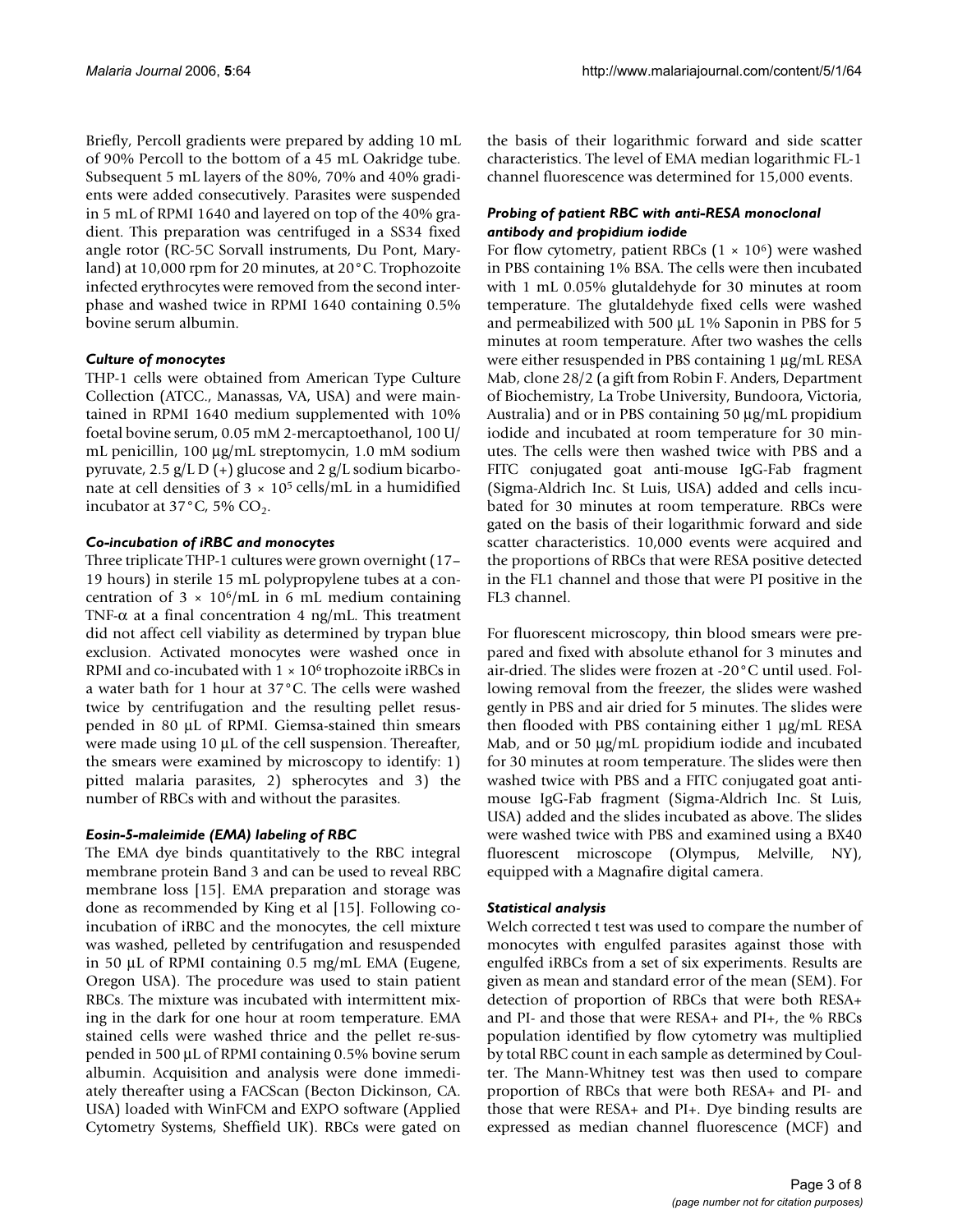SEM. The Kruskal-Wallis test was used to compare the dye binding results for the un-interacted iRBCs, interacted normal RBC and interacted iRBC.

#### **Results**

#### *Spherocytosis and hypochromia is prevalent in all the clinical groups*

As shown in Table 1, there was a high prevalence of spherocytes and hypochromia (reduced hemoglobin content) irrespective of the clinical status of the subjects. The higher number of patients with spherocytes in the SA group was statistically significant from AC group (two sided p value for SA vs AC = 0.04, Fishers Exact Test), but not significant from SC group (two sided p value for SA vs  $SC = 0.25$ , Fishers Exact Test). Out of the 75 slides examined, 73 were evaluable. 59 of the 73 had parasitaemia (81%), including half of the children in the AC group. 58 of the 73 had spherocytes (79%) and 49 of the 59 with parasitaemia had spherocytes (83%). 10/73 had spherocytes but no parasites (14%). 6/73 had neither spherocytes nor parasites (8%). Virtually all of the slides showed hypochromia and microcytosis (small RBCs with reduced haemoglobin content), indicative of significant iron deficiency. This is consistent with low plasma ferritin values that we observed in children without acute malaria [\[12\]](#page-7-0).

#### *Optimization of conditions for pitting*

The success of pitting experiment was dependent on the ability to: 1) identify pitted malaria parasites from intact iRBCs co-incubated with the monocytes, and 2) detect increase in the number of uninfected RBCs as a result of this interaction. This required having a stage of malaria parasite that does not rupture during experimental manipulation and having a near 100% purified iRBCs before the interaction. The preferred method of preparing different stages of malaria parasites is by Percoll gradient. It was technically impossible to separate non-infected RBCs from ring stage iRBCs. But, while it was possible to obtain pure preparation of schizonts iRBCs by Percoll, during the 1 hour co-incubation with monocytes, many were found to have ruptured and it was, therefore, difficult to tell whether the engulfed schizonts were extracted from iRBCs or were from already ruptured parasites. Pure preparation of trophozoites iRBCs was easy to obtain by Percoll separation and they remained intact during the period of interaction with monocytes as confirmed by light microscopy. Therefore, all the experiments were conducted using trophozoites iRBCs.

For some reason, pitting was optimal when trophozoite iRBCs and monocytes were used at a ratio of 1:3. After 1 hour of interaction at this ratio,  $14.0\% \pm 1.31\%$  of the monocytes (mean of six experiments) were noted to contain malaria parasites in their cytoplasm as opposed to only  $5.33\% \pm 0.95\%$  found to have engulfed whole iRBCs (P < 0.01, Figure 1A).

The average number of pitted or erythrophagocytosed iRBCs was one, although multiple pitting and erythrophagocytosis were occasionally detected (Figure 1B and 1C, respectively). The number of RBCs devoid of trophozoites before and after interaction with the monocytes were enumerated. A  $5\% \pm 1.5\%$  increase in the number of un-parasitized RBCs was detected following the interaction (results not shown). The disparity between the reduction in parasitaemia and the number of monocytes with ingested naked parasites is probably due to lysis of damaged RBCs following the pitting process. RBCs devoid of parasites were smaller, globular and lacked a central hollow (Figure 1D) that is typical of normal human RBC.

#### *Detection of spherocytes by flow cytometry*

Formation of spherocytes was studied by comparing the fluorescent intensity of iRBCs stained with EMA before and after co-incubation with monocytes. Following the co-incubation, the median channel fluorescence of coincubated iRBCs was  $26.9\% \pm 8.1\%$  (P < 0.01) lower than that of un-incubated iRBC (Figure 2A and 2B). Co-incubation of uninfected RBCs led to a 10.1% decline in MCF but this did not reach significant level. Monocytes did not stain with EMA at all (results not shown).

EMA staining did not reveal presence of spherocytes in the RBCs of the 25 patients attending Kisumu District Hospital (results not shown).

#### *The proportion of parasite with pitted RBCs is higher than RBCs with parasites*

Patient RBCs were probed for "footprint" of previous parasitization using anti-RESA Mab while patent infection was detected by propidium iodide (Figures 3 and 4). Using flow cytometry, the proportion of previously para-

**Table 1: Number of patients with spherocytes, hypochromia and parasitaemia in the three clinical groups. Details of these patients have been described earlier [11-12]**

|              | Severe anaemia $N = 25$ | Symptomatic controls $N = 24$ | Asymptomatic controls $N = 24$ |
|--------------|-------------------------|-------------------------------|--------------------------------|
| Spherocytes  | 23 (92%)                | 19(79.1%)                     | 16(66.7%)                      |
| Hypochromia  | 25 (100%)               | 24 (100%)                     | 24 (100%)                      |
| Parasitaemia | 25 (100%)               | 22 (91.7%)                    | 12(50%)                        |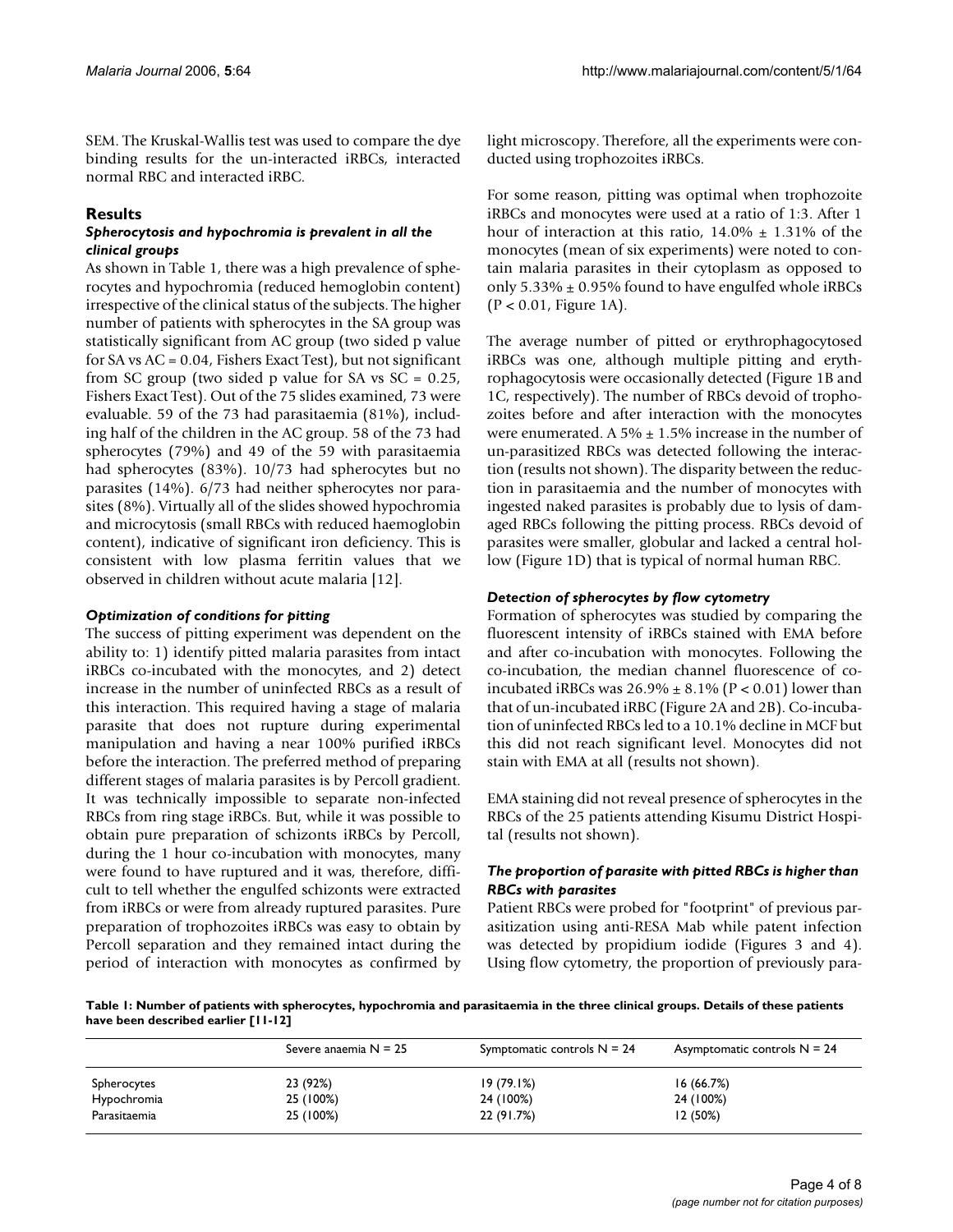

#### Figure 1

**Extraction of** *P. falciparum* **and pitting of infected red cells by THP-1 monocytes**. Trophozoite infected human group  $O^+$  red cells (1 × 10<sup>6</sup>) in RPMI 1640 medium were coincubated with TNF- $\alpha$  activated THP-1 monocytes (3  $\times$  10<sup>6</sup>) for 1 hour at 37°C. Giemsa stained thin smears of the cultures were prepared and examined under oil immersion using ×100/1.3 objective of an Olympus microscope (Olympus America, NY). Pitting was preferred to erythrophagocytosis (panel A). The photomicrographs show monocytes with six pitted malaria parasites (B), phagocytosed infected RBCs (C) and spherocytic RBCs (D, arrow). Photomicrographs were captured using an Olympus MagnaFire camera (Olympus America, NY) using MagnaFire acquisition software.

sitized RBCs (RESA+, PI-) was always higher (95,275/μL) than that of RBCs with patent infection  $(28,365/\mu L)$ (RESA+, PI+, Figure 3A and 3B), and this was statistically significant ( $P < 0.01$ ). Thin blood smears examined for RESA showed positive staining for ring infected RBCs as well as for the once infected RBCs (Figure 4). The number of RBC with previous infection (panel A) were more than those with patent parasitaemia (panels B and C), thus confirming the results obtained by flow cytometry. RBCs with pitted parasites showed other morphological abnormalities, including spherocyte formation (panel D).

#### **Discussion**

A retrospective examination of blood films made from children with malaria revealed high prevalence of spherocytes regardless of their clinical status or parasitaemia (Table 1). It is not clear what the genesis of such high prevalence of spherocytes (79%) is, but it was speculated that the spherocytes reflect the pitting of malaria parasites from infected RBCs with a con-current removal of RBC membrane. Other studies have reported the phenomenon of pitting [\[3](#page-6-0),6,7,16-20] and was recently shown to happen



#### Figure 2

**Flow cytometric analysis of eosin-5-maleimide (EMA)-labelled** *P. falciparum* **infected (iRBC) and unifected RBC (nRBC) before and after interactions with THP-1 monocytes**. Trophozoite infected human group O<sup>+</sup> red cells  $(1 \times 10^6)$  in RPMI 1640 medium were coincubated with TNF- $\alpha$  activated THP-1 monocytes (3  $\times$  10<sup>6</sup>) for 1 hour at 37°C. Following the interaction, the cell mixture was stained with EMA by incubation in the dark for one hour at room temperature. Panel A is an overlay histogram of fluorescent profile of EMA labeled iRBC before (dashed lines) and after interaction (continuous lines) for the best of the 6 experiments. Panel B is a bar graph of median channel fluorescence (MCF, ± SEM) for 6 experiments of iRBC and nRBC following the indicated treatments.

when the spleen traps the parasitized RBCs and pits out the parasites [21]. The study reported here is the first attempt to link pitting and occurrence of spherocytes in malaria. Spherocyte formation could have been enhanced by presence of activated macrophages and splenic enlargement is one of the indicators of macrophage activation. Indeed, splenomegaly was greater in SA (mean  $3.6 \pm 1.8$ ) cm) than controls  $(SC = 0.8 \pm 1.3 \text{ cm}, AC = 0.1 \pm 0.5 \text{ cm},$  $P < 0.01$  [\[12](#page-7-0)]. These findings prompted experiments to determine whether spherocytes could have been created by pitting of malaria parasites.

Model human monocytes (THP-1) were used to demonstrate removal of intra-erythrocytic malaria parasites (Fig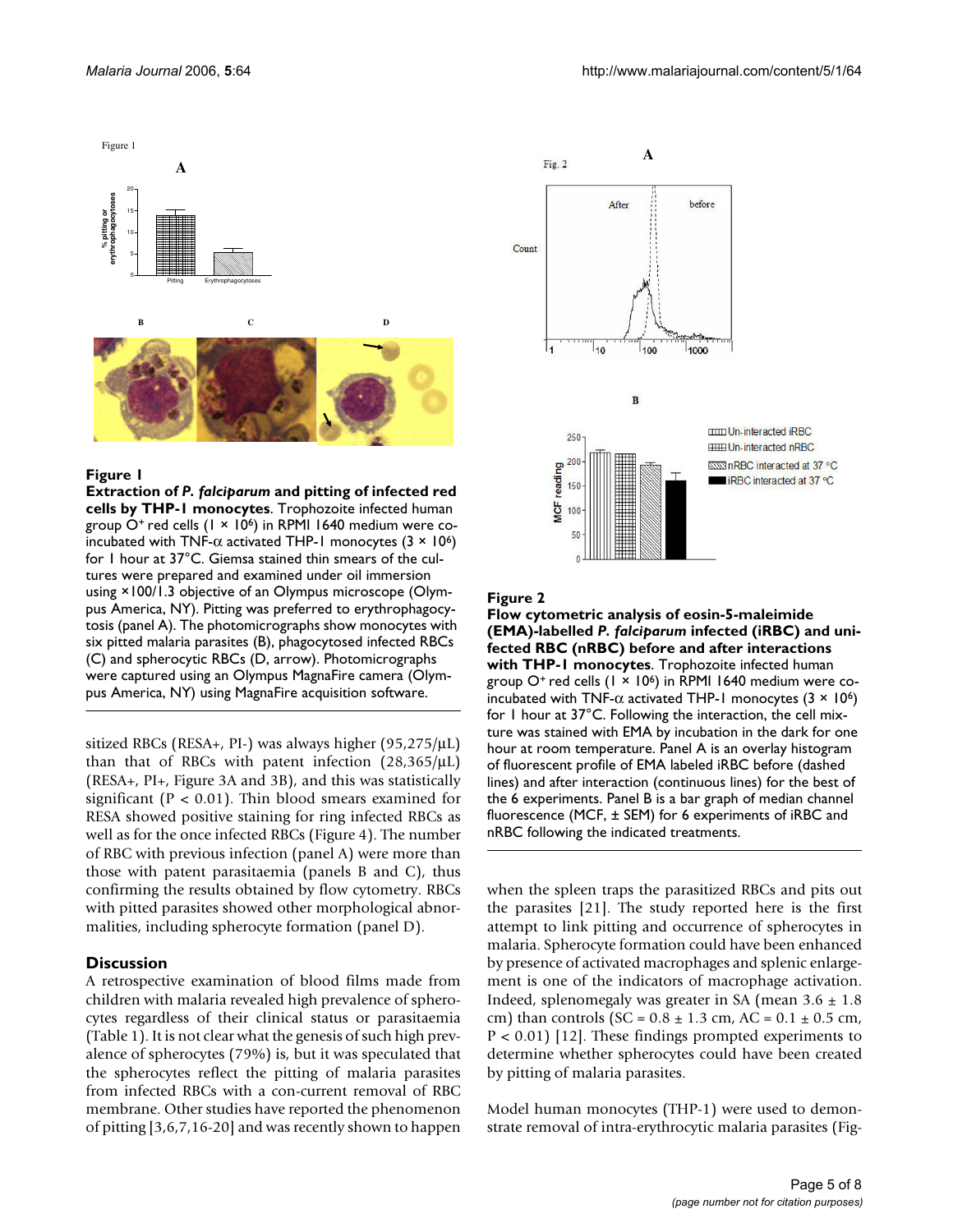Figure 3



#### Figure 3

**Flow cytometric analysis of patient RBCs labeled with anti-RESA Mab and propidium iodide**. Patient RBCs were fixed with 0.05% glutaldehyde for 30 min prior to permeabilization with 1% Saponin for 5 minutes at room temperature. After two washes, the cells were stained with either RESA Mab, propidium iodide or both. The cells were then washed twice with PBS and a FITC conjugated goat antimouse IgG-Fab fragment added and cells incubated for 30 minutes at room temperature. (*A*) Flow cytometry dot plots of RBC labeled with FITC-anti-RESA (FL1-positive) and propidium iodide (FL-3 positive) showing proportion of RBC with pitted cells (RESA+, PI-) and those with malaria parasites (RESA+, PI+). (*B*) Box plotting demonstrate higher proportions of the once infected RBCs (RESA+) compared to those with malaria parasites (PI+).

ure 1). Pitting of trophozoites (Figure 1) was associated with loss of RBC membrane, as indicated by reduction of EMA binding (Figure 2). The EMA binding is known to quantitatively detect the RBC integral membrane protein,



#### Figure 4

**Fluorescence microscopy images illustrating RESA and propidium iodide staining of patient RBC**. Thin blood smears were fixed with methanol and stained with either RESA Mab, propidium iodide or both. Images of the same field are shown in sets of three: a) green, b) red, and c) red + green composite. The number of RBCs showing pitted parasites (RESA+, panel A) were more than those with patent parasitaemia (PI+, panel B) and panel C. RBCs with pitted parasites showed other morphological abnormalities, including spherocyte formation (D).

Band 3, and the reduction of Band 3 has been used as a screening test for hereditary spherocytosis [15,17]. It could be argued that the change in EMA staining that was observed after interaction with monocytes is due to dye loss from the interaction of RBCs with the monocytes with no real changes in membrane area. Indeed, some changes in EMA staining occurred when uninfected RBC were interacted with monocytes (Figure 2, panel B) but, the change in EMA staining was always much more pronounced when the interaction was carried with infected RBCs.

In an *in vitro* study, Kumaratilake *et al* interacted human peripheral leukocytes with cultured *P. falciparum* and showed that extraction of intraerythrocytic malarial parasites was preferred to ingestion of infected erythrocytes [16]. However, they did not comment on the formation of spherocytes after the parasites had been removed. In the current study, RBCs from patients were stained with EMA but the presence of spherocytes could not be revealed by this method. When interpreting this data, it is important to realize that some spherocytes have normal sizes and EMA will only reveal microspherocytes that result from removal of considerable proportion of RBC surface. In malaria, it is the circulating ring stage parasites that are pitted, unlike in the *in vitro* set up where macrophages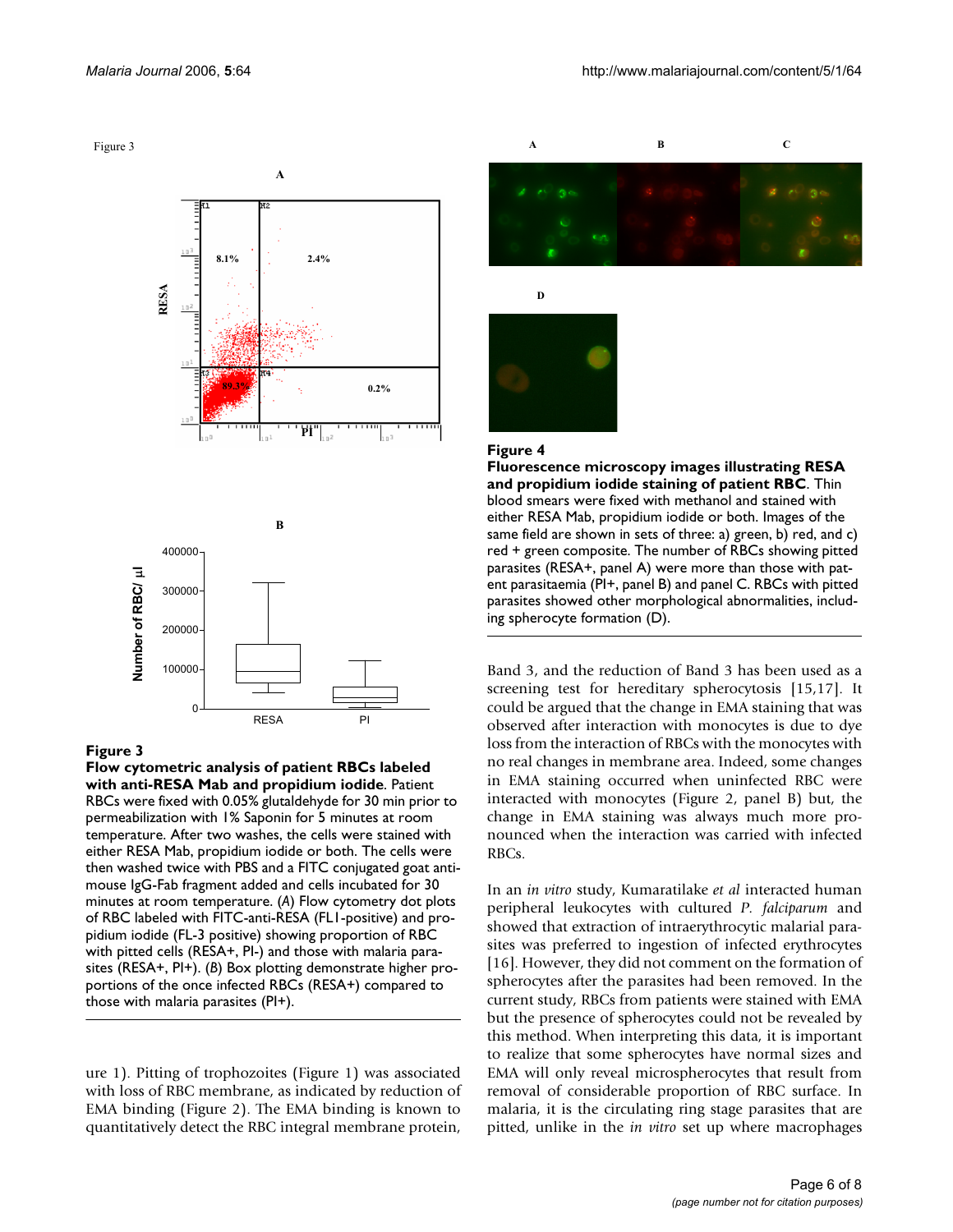were interacted with the much bigger trophozoite stages. It is conceivable that unlike in the trophozoite stages, pitting of the small ring stages would not involve removal of sizeable RBC membrane. Another explanation is that EMA is not sensitive enough to detect the small numbers of spherocytic cells that emanate from pitting. Fluorescent microscopy did however identify RESA+, *P. falciparum* negative RBCs that were spherocytic (Figure 4D). EMA would work best in situations whereby large numbers of spherocytes are created for example in hereditary spherocytosis [15,17].

The growth of *P. falciparum* induces profound modifications to the erythrocyte membrane. It causes oxidative damage to proteins such as Band 3 while intraerythrocytic parasite growth causes insertion into the membrane of antigens such as RESA and Pf EMP 1 [6,9,20,22]. *In vivo*, these alterations, particularly the haemichrome-mediated oxidation of Band 3, are thought to mark the iRBCs for immunoglobulin and complement deposition and subsequent erythrophagocytosis [22]. Although pitting was the dominant phenomenon in the *in vitro* model, erythrophagocytosis also occurred (Figure 1B) indicating that host factors do not have to be present for erythrophagocytosis to take place. Crucial to either pitting or erythrophagocytosis was activation of the THP-1 monocytes by TNF-α. Unstimulated monocytes did not engage in either of the two processes (results not shown). TNF-α was used to activate the monocytes because it is a major pro-inflammatory cytokine produced by macrophages of RES in children with malaria [23].

Patient RBCs were probed for "footprint" of previous parasitization using anti-RESA Mab. The proportion of previously parasitized RBC was consistently higher than that of RBCs with patent infection as determined by flow-ctytometry (Figure 3) and immunofluorescence (Figure 4). This is consistent with the estimated survival period for RESA positive, *P. falciparum* negative RBCs that are longer than that of parasitized RBCs [6].

In conclusion, *in vitro* data from this study indicate that pitting of malaria parasites can produce spherocytes. Taken together with other studies that indicate that pitting of malaria parasites is common [18,19], and indeed preferred to phagocytosis of infected RBC [16], it is proposed that, in malaria holoendemic areas where the prevalence of asexual stage malaria parasites approaches 100% in children [1], the day-in-day-out pitting of malaria parasites produces high spherocytic rates. Of course, spherocyte formation may be a consequence of the pitting of intraerythrocytic inclusion bodies like Howell-Jolly bodies or the Heinz bodies produced in conditions associated with RBC oxidant stress such as glucose-6-phosphate dehydrogenase (G6PD) deficiency. G6PD deficiency is common in malaria endemic areas [24]. It could be argued that pitting of parasites and returning surface area depleted RBC to the circulation is biologically preferable to erythrophagocytosis. Erythrophagocytosis results in removal of the entire iRBC and, thus, contributes to the clinically important anaemia. In contrast, pitting restores a red cell, albeit damaged, to the circulation. The damage is complex consisting of a loss of surface area and produces a spherocyte that can no longer undergo the full elliptical deformation required to traverse the microcirculation [25]. The neoantigens present on the damaged RBC membrane lead to deposition of immunoglobulins and complement, all of which are signals for macrophagic attack. Nevertheless, despite its relatively shortened survival, the damaged red cell may perform useful oxygen carrying functions.

Finally, the *in vitro* model described here may prove useful in dissecting out those RBC membrane changes that trigger macrophages to engage iRBCs and thereby initiate the pitting or erythrophagocytosis process.

#### **Authors' contributions**

JNW designed the research, analysed the data and wrote the paper. SLS examined and interpreted the blood smears and helped write the paper. SBA performed the research. CWG helped in study design and writing of the paper.

#### **Acknowledgements**

This work is published with the permission of the Director, Kenya Medical Research Institute. We thank Jose Stoute of Department of Cellular Injury, Walter Reed Army Institute of Research for providing the Giemsa stained slides. We are grateful to Ronald Taylor of Department of Biochemistry and Molecular Genetics, University of Virginia, Charlottesville for training in the use of fluorescent microscope. We thank Professor Robin F Anders, Department of Biochemistry, La Trobe University, Victoria, Australia for providing us with RESA monoclonal antibodies. This study was supported in part by a grant from the US Army Medical Research and Materiel Command. The BX40 fluorescent microscope was obtained with funds from The Ellison Medical Foundation. Samuel Anyona was a graduate student in Kenyatta University, Nairobi Kenya.

*Disclaimer*: The views of the authors do not purport to reflect the position of the Department of the Army or the Department of Defense. The U.S. Government has the right to retain a nonexclusive, royalty-free license in and to any copyright covering this paper.

#### **References**

- Githeko AK, Brandling-Bennett AD, Beier M, Mbogo CM, Atieli FK, Owaga ML, Juma F, Collins FH: **Confirmation that** *Plasmodium falciparum* **has aperiodic infectivity to** *Anopheles gambiae***[.](http://www.ncbi.nlm.nih.gov/entrez/query.fcgi?cmd=Retrieve&db=PubMed&dopt=Abstract&list_uids=8268494)** *Med Vet Entomol* 1993, **7:**373-376.
- 2. Facer CA: **Hematological aspects of malaria.** In *Infection and Hematology* Oxford; Butterworth Heimann Ltd; 1994:259-294.
- <span id="page-6-0"></span>3. Angus BJ, Chotivanich K, Udomsangpetch R, White NJ: *In vivo* **removal of malaria parasite from red blood cells without their destruction in acute** *falciparum* **[malaria.](http://www.ncbi.nlm.nih.gov/entrez/query.fcgi?cmd=Retrieve&db=PubMed&dopt=Abstract&list_uids=9292540)** *Blood* 1997, **90:**2037-2004.
- 4. Conrad ME, Dennis LH: **[Splenic function in experimental](http://www.ncbi.nlm.nih.gov/entrez/query.fcgi?cmd=Retrieve&db=PubMed&dopt=Abstract&list_uids=4967158) [malaria.](http://www.ncbi.nlm.nih.gov/entrez/query.fcgi?cmd=Retrieve&db=PubMed&dopt=Abstract&list_uids=4967158)** *Am J Trop Med Hyg* 1968, **17:**170-172.